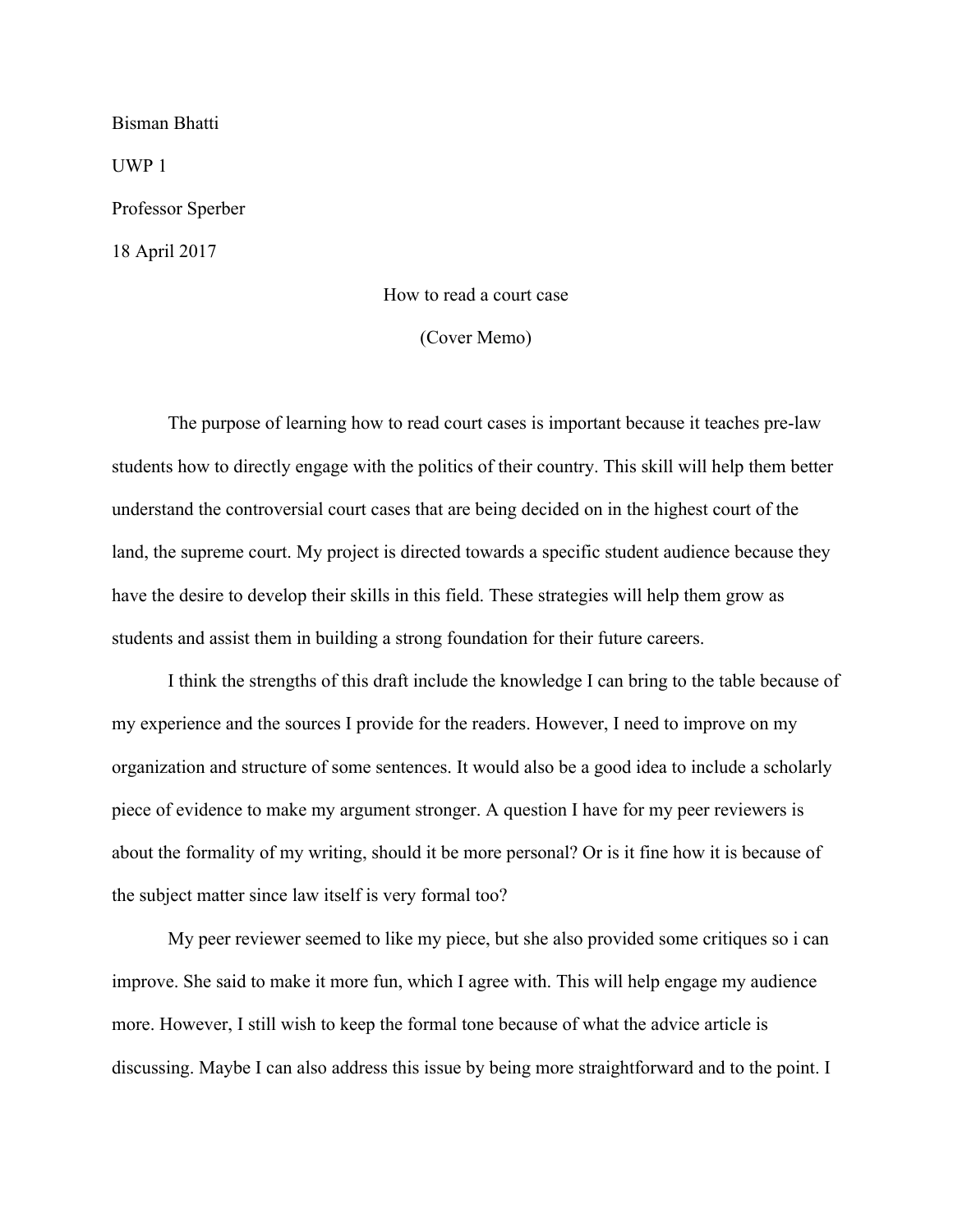definitely tried condensing my thoughts so that my readers wouldn't get lost in the details. I also added in my own experience to make it more relatable.

My strengths include the evidence I gathered from outside sources and my emphasis on how significant it is to know the skill I am giving advice on. I really tried to make the point that this is a lifelong skill that affects everyone. One weakness is that i could have included more visual evidence. I ended up creating my own diagram because I could not find any visual evidence online.

I have a question about my organization. Is my advice article clear with the steps I am telling the readers to take. Should I add subtitles on each step or paragraph to improve this? Should I also add in more personal experience? I didn't want to take away from the content, but i feel as if it might be important to add more to support my argument.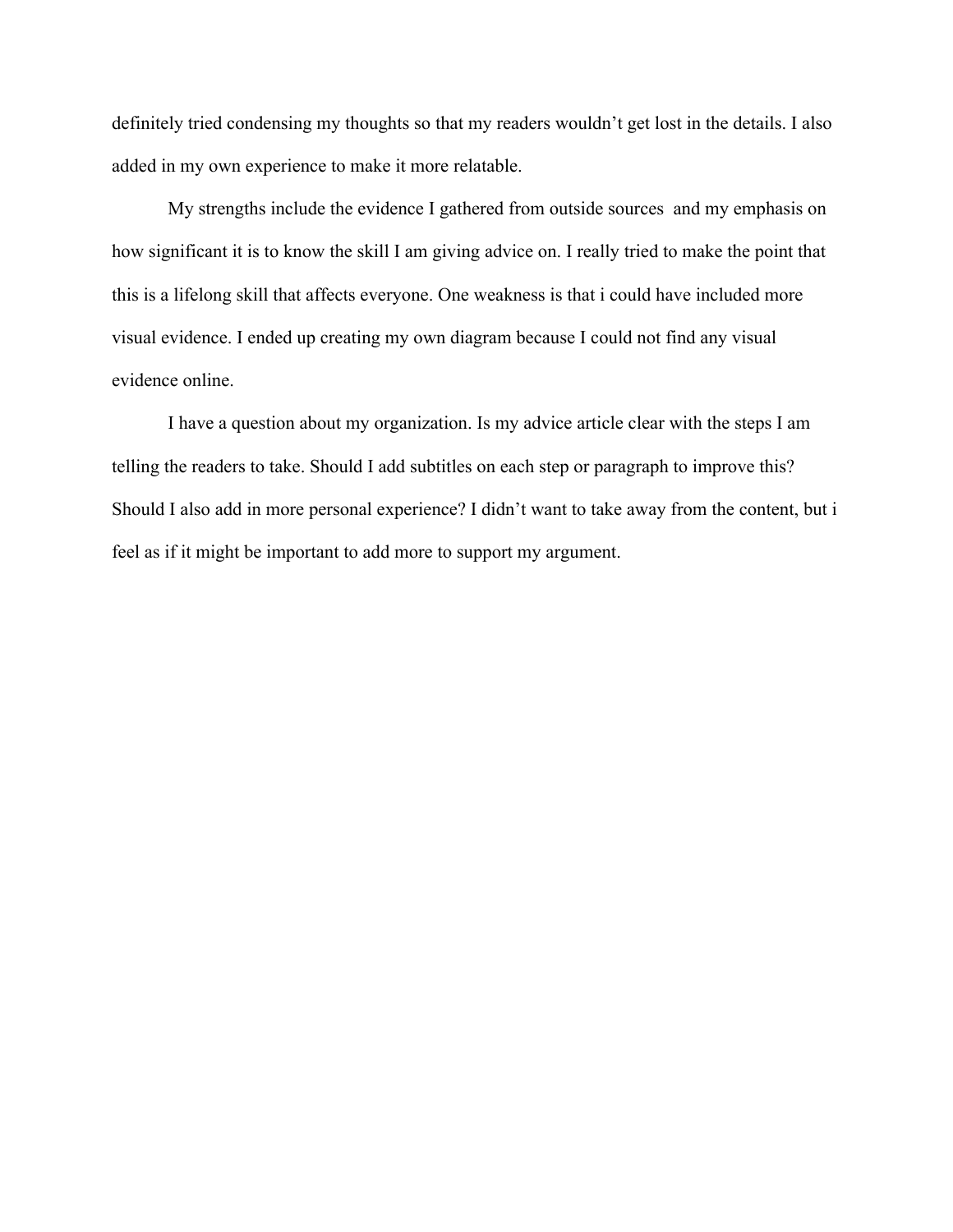#### **Why is this important?**

If you are currently residing in the United States the law and constitution is bound to be a part of your daily life. This legal information may come from the news or from local events you experience in your daily lives. No matter the medium, extremely significant cases are being decided on in the Supreme Court at this very moment. Cases involving serious issues such as immigration, abortion, and gay rights are prime examples. Therefore, we as citizens must be able to read these cases ourselves and be able to derive our own opinions. This will further help us decide if we believe in the majority decision of the supreme court. It is our civic duty to be engaged with the current issues affecting our everyday lives. This piece will hopefully encourage civic participation and help guide you on how to actively engage with these imminent issues.

Legal issues arise through numerous situations, whether it's walking to the coho and an ACLU person flyering you down or getting sued for a trivial matter. The law is incorporated and intertwined in our lives in various ways. The ability to analyze the legal jargon through the news and court cases we encounter becomes an important skill. This advice article will further help you as a citizen or resident in the United States. We the people have a duty to understand where we live and the laws we live by. We also have a voice and a right to speak our minds. Citizens must show the government that they are paying attention and are prepared to protest if they disagree.

#### **Step 1: Research**

The first step to analyzing a court case is to conduct some brief research on the issue that it revolves around. You may hear about these cases in the news or popular media. I personally get notifications about current court cases through the CNN app I downloaded on my phone. An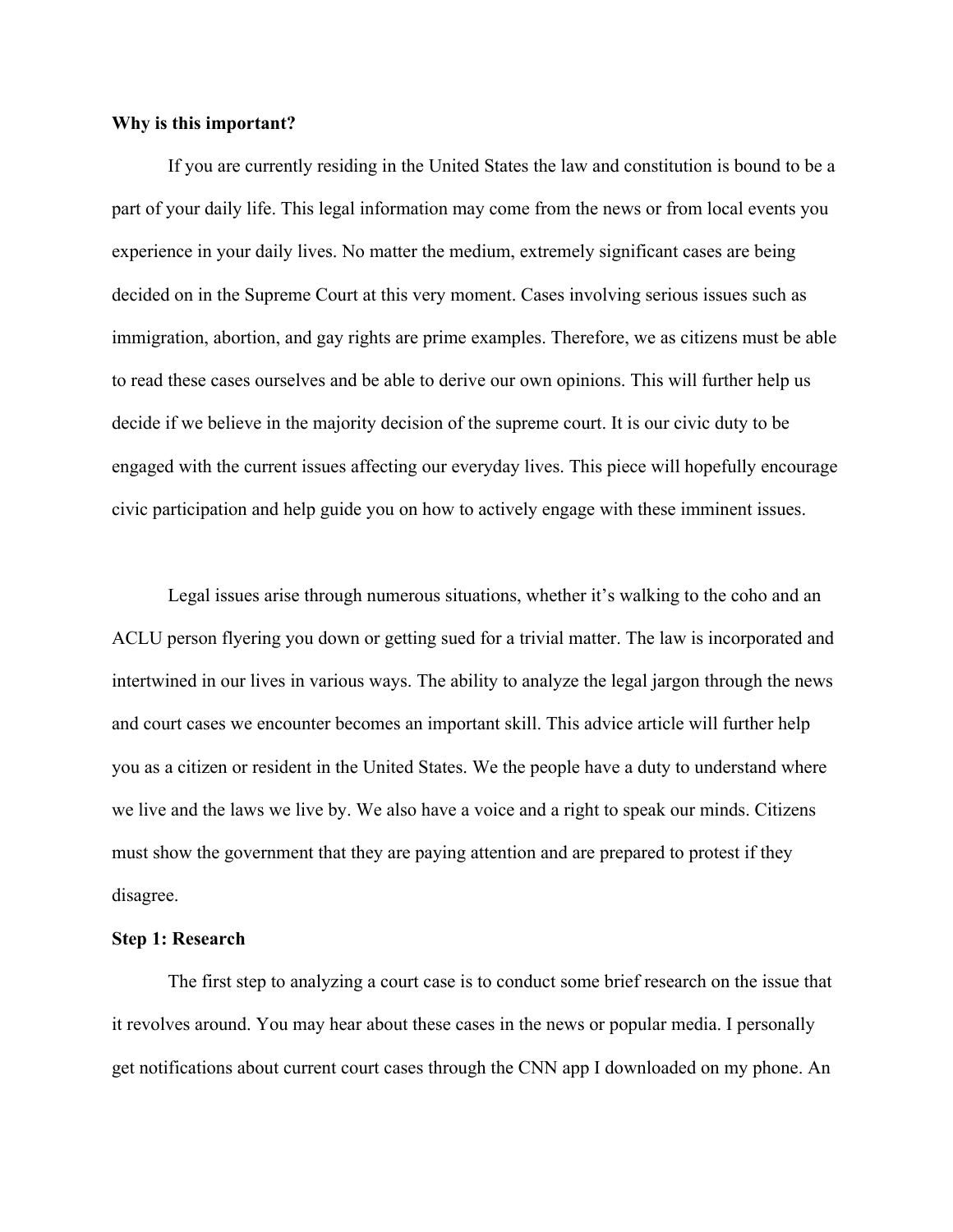example of a famous, controversial case that comes to mind is Phelps v Schneider. To give you some background information this case involves the Westboro Baptist Church protesting at a military funeral and their freedom of speech being challenged. Before reading the entire case brief you can look at the first few sentences and gather that it involves the Westboro Baptist Church and the first amendment. These keywords will be sufficient enough for you to begin the research step. With this information you can conduct some research on this church and their previous protest activities. A helpful medium to perform this research is youtube, this site provides educational documentaries on controversial organizations such as the Westboro Baptist Church. These videos will enhance one's knowledge and further develop one's interest towards the subject matter.

The second research component would involve the actual law: the first amendment. Now this type of law falls under Constitutional law, which has multiple resources all over the internet. Websites will break down the speech of each amendment making it easier to understand. However, the first amendment itself comes with subsections. Therefore, the next step would be finding the subsection that matches with the court case you are reading. A helpful website for this is "Constitution. Findlaw.com". From conducting some basic research you can discover that the first amendment protects one's freedom of speech, freedom, of religion, right to assemble, freedom of the press, and disallows the government from establishing a religion. Which subsection do you think matches to our overall case? It's freedom of speech! This is a big issue in the United States and there have been numerous cases in the past discussing it as well.

The article "Navigating Genres" states, "Someone must create that first response. Then when that situation happens again, another person uses the first response as a basis for the second, and eventually everyone who encounters this situation is basing his/her response on the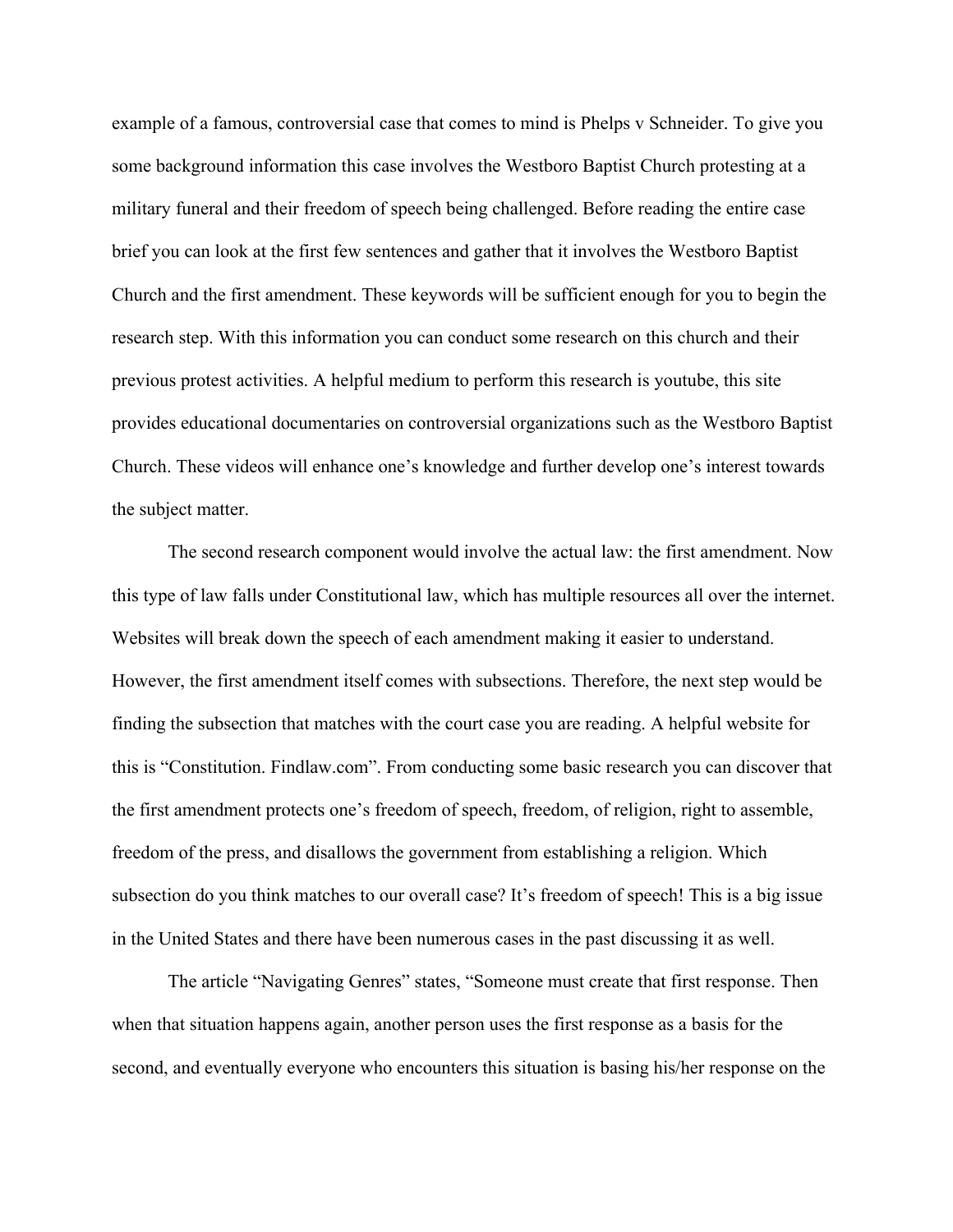previous ones." What the author is explaining in the article is referred to as precedent in the legal field. If you want to take the research a step forward you can also look at precedent or previous cases that involve the same issue. You can find out how these precious cases were decided by the supreme court and essentially predict how they will decide in this case.

### **Step 2: First Read**

Now that you have done your research and have gained some background knowledge about the case you can actually begin reading it! Hopefully your interest has also increased and you are excited to start reading. "Uscourts.gov" or "Caselaw.findlaw.com" are both amazing sites where you can read the entire court cases to gather all of the accurate unbiased information. These case briefs can be somewhat dense and can contain extensive legal jargon, but don't be intimidated because there are ways you can get around that and understand the text in simpler ways. First you should read the whole brief to get a basic understanding about what happens. It's okay if some things are confusing the first time around just try to develop a surface level understanding. Now that you've simply read through it, try to ask yourself questions. What was the issue? Why was this case controversial? Who ended up winning? Why did the supreme court decide this? These are just some starter questions so you can comprehend the case more, but you don't need to have all the answers just yet.

### **Step 3: Second Active Read**

Now it is time to actively read and engage with the text. This next read requires you to pick up your pencil or pen because you are about to annotate! The point of this is to develop understanding by making connections to the reading. Feel free to write notes in the margin, highlight interesting facts, and underline words or phrases you are unfamiliar with. You can also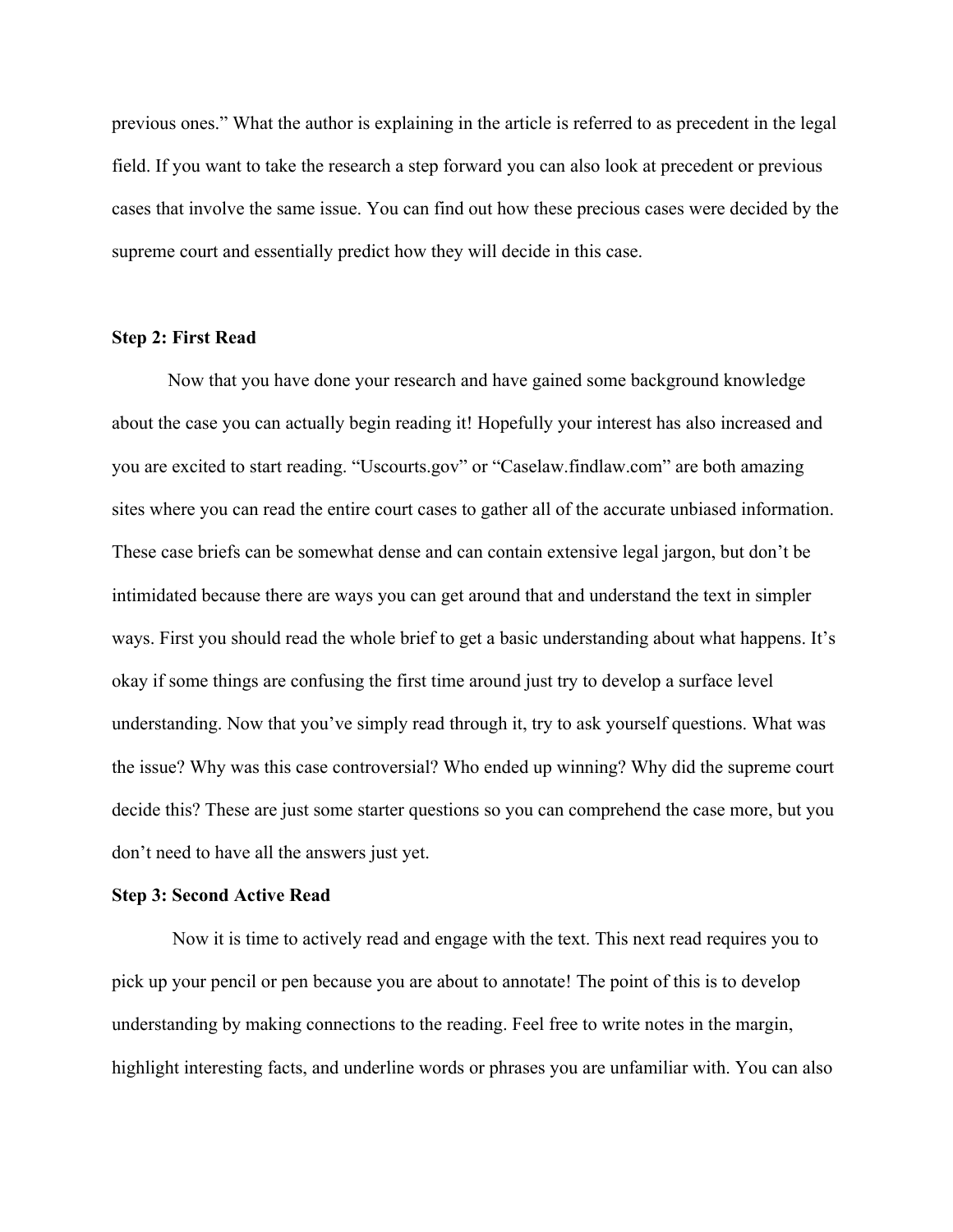add in words that help you remember concepts more. If you have any questions it is also a good idea to write them down so you can remember what they are and what concept they are related to. This strategy will help you comprehend the text more.

## **Step 4: Use Other Tools to Better Comprehend**

If you are still confused after actively engaging with the text or want to read the case in a simplified manner there is another resource you can use. A website called Oyez.org is an amazing resource that contains multiple court cases and presents the decisions as straightforward as possible. They condense the long court case brief into one paragraph that includes all of the significant details. You can also find summaries through other sources on the internet by using the common search tool Google.



## **Conclusion**

It is difficult at first to understand this type of writing because this is a different field. The individuals writing these briefs write from a different perspective. Therefore, it is important to read the case briefs from their point of view. Now the people writing these texts are also writing to their target audience. The article "What is academic writing" states, "Good writing is achieving the desired effect on an intended audience." The majority of individuals reading this type of text will mostly be lawyers, judges, and anyone in the legal fields. This is why they use sophisticated language and unfamiliar legal terms. However, do not fear because with just a click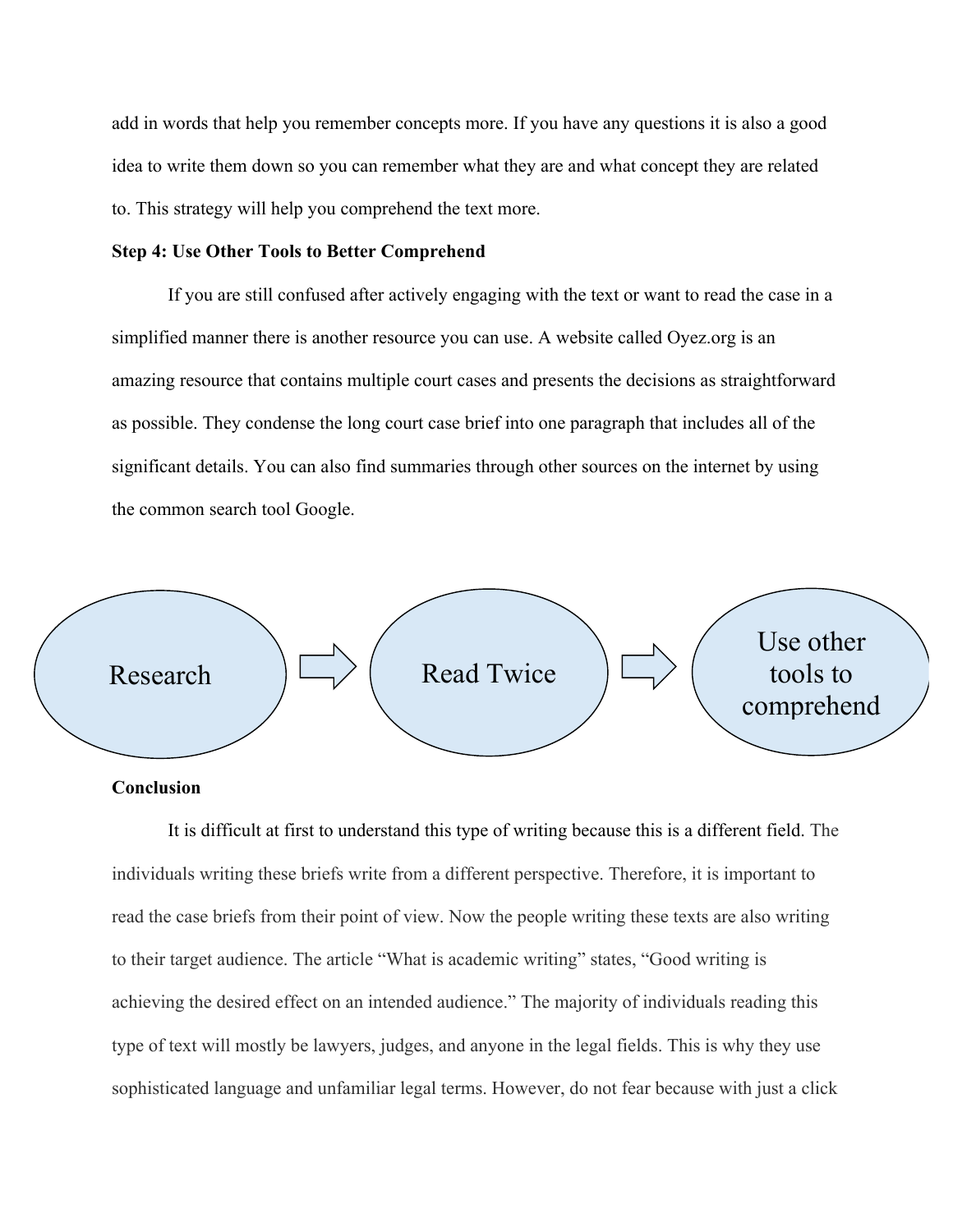of a button you can also be an expert on understanding this text. The internet is a great way to develop in depth understanding of topics. This will be the ultimate method to answer any of the previous questions you had.

Learning how to read and understand this type of text is key to understanding current events. Once I learned how to read this type of text I started to keep up with what was going on in the world more. For instance, over the summer I followed the gay marriage case closely. This case went up to the supreme court and the outcome would have a huge impact on America going forward. Being that invested in a case not only strengthened my understanding, but it also brought me great happiness once the decision was revealed. Remember the way that supreme court cases are decided affect our daily lives and the future America that we will live in.